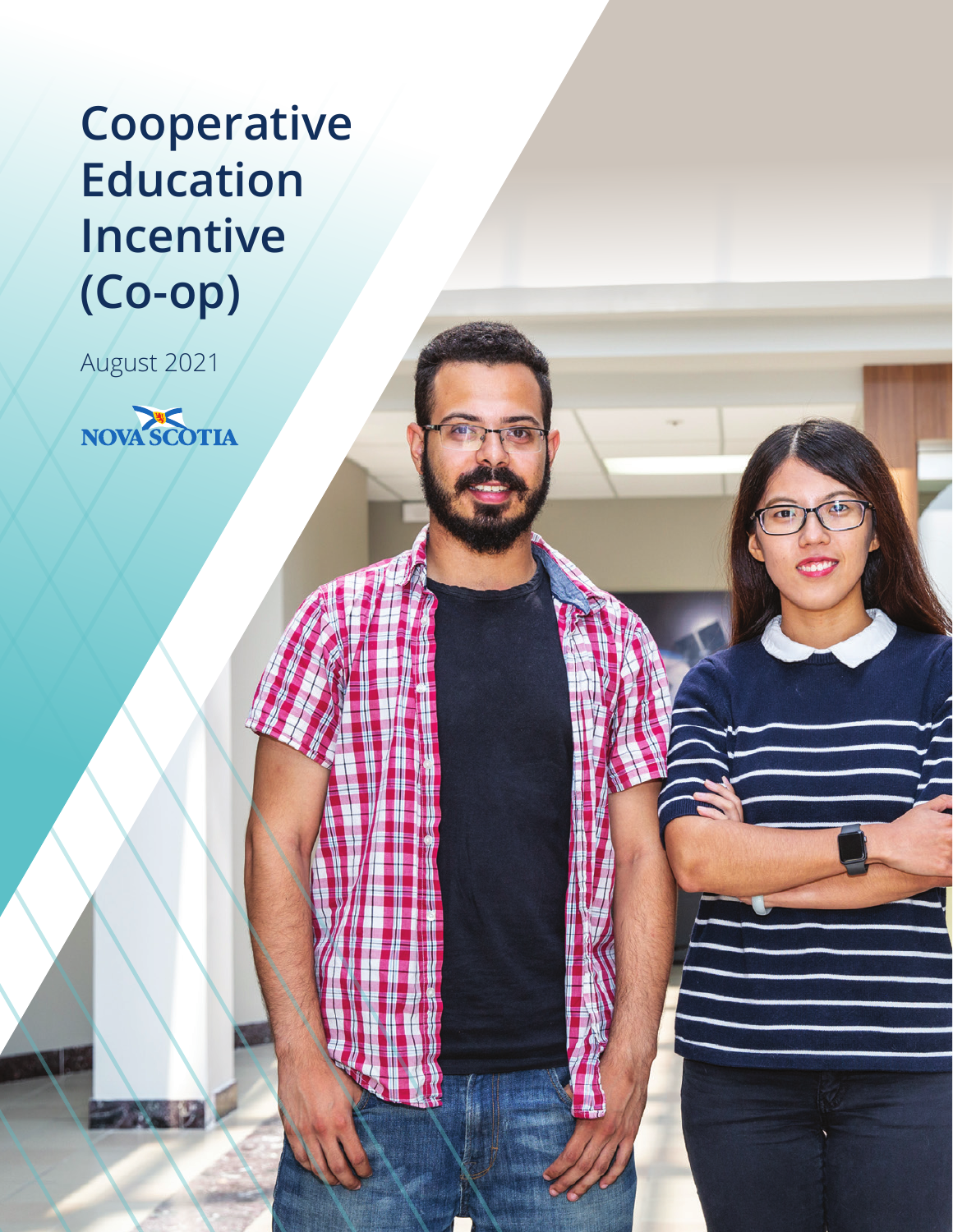© Crown copyright, Province of Nova Scotia, 2021 Cooperative Education Incentive (Co-op)

Issue Date: August 2021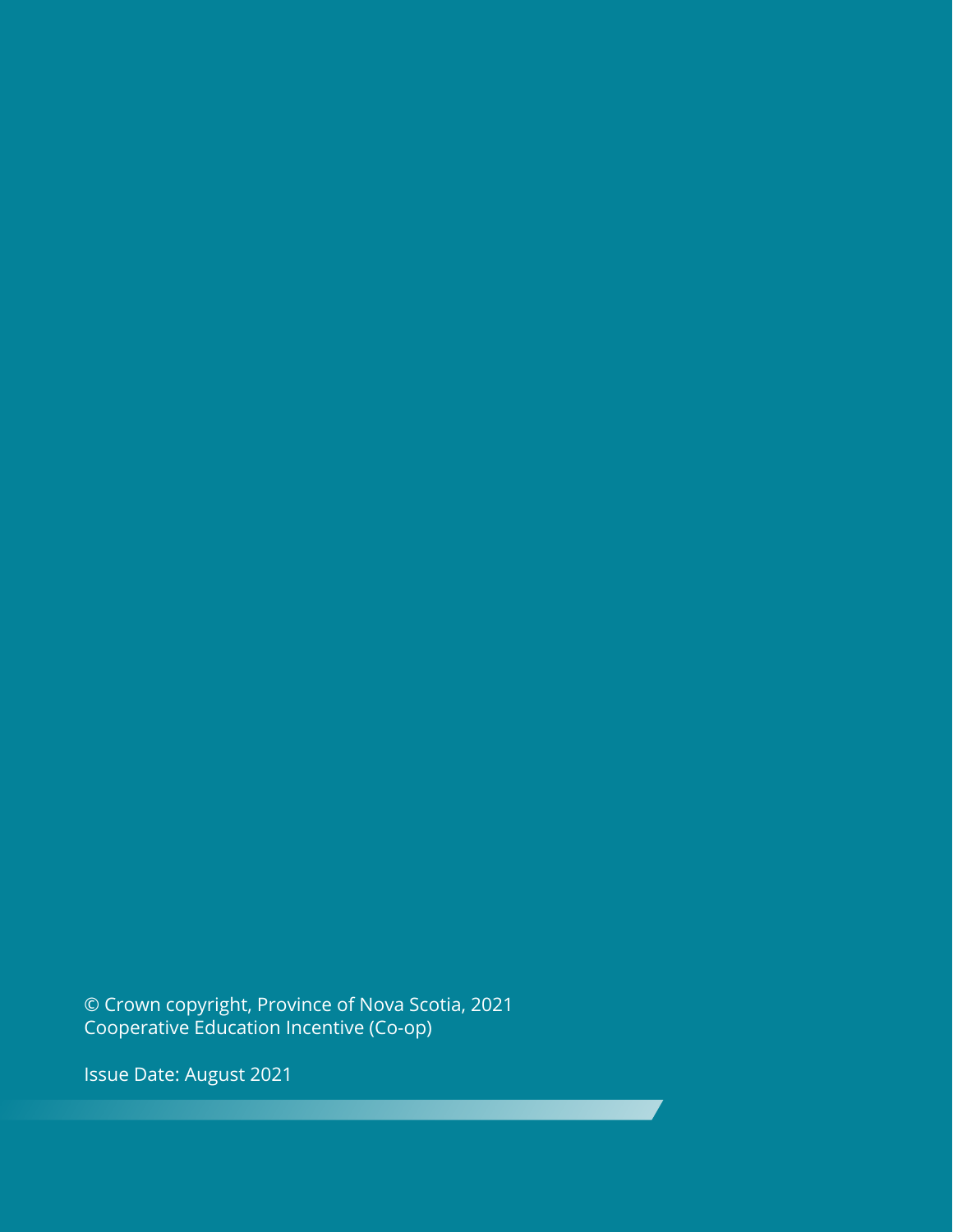## **Program Introduction**

The Cooperative Education Incentive (Co-op) provides funding to support work experiences for students participating in university and college cooperative education programs. The program strengthens Nova Scotia's workforce by helping students to acquire the experience and contacts they'll need to launch their careers, and by connecting employers will talented youth. Co-op is administered by the Department of Labour and Advanced Education.

# **Program Details**

The Co-op program helps employers with the cost of hiring co-op students to fill temporary positions in their organizations, while helping students to secure paid, on-thejob work experience related to their field of study and career goals.

Employers must pay a minimum wage of \$15 per hour (plus vacation pay and other mandatory employment costs). They will be reimbursed \$7.50 for each hour worked by the student. Organizations that receive funds from the Industrial Research Assistance Program (IRAP) or the Scientific Research & Experimental Development (SR&ED) tax credit may qualify for up to \$10 an hour, calculated as 50% of the hourly wage paid to the student.

Employers are eligible for a diversity bonus of \$1.50 per hour if they hire a student who self-identifies as Mi'kmaq or Indigenous, African Nova Scotian, a visible minority, a person with a disability, a woman in an under-represented occupation or an international student.

To confirm that the work experience will count toward the student's academic credit, positions must be endorsed by a Co-op Coordinator at a Nova Scotia post-secondary institution before it will be considered for funding. The positions must run for no fewer than 12 and no more than 16 weeks, except in cases where the academic program requires a longer term, as confirmed by a Co-op Coordinator.

### **Employers**

Co-op funding is available to available to municipalities and private sector, governmentfunded, not-for-profit, social enterprise, and charitable organizations.

An organization may not receive funding for a Co-op position from any other government employment program while participating in the Cooperative Education Incentive.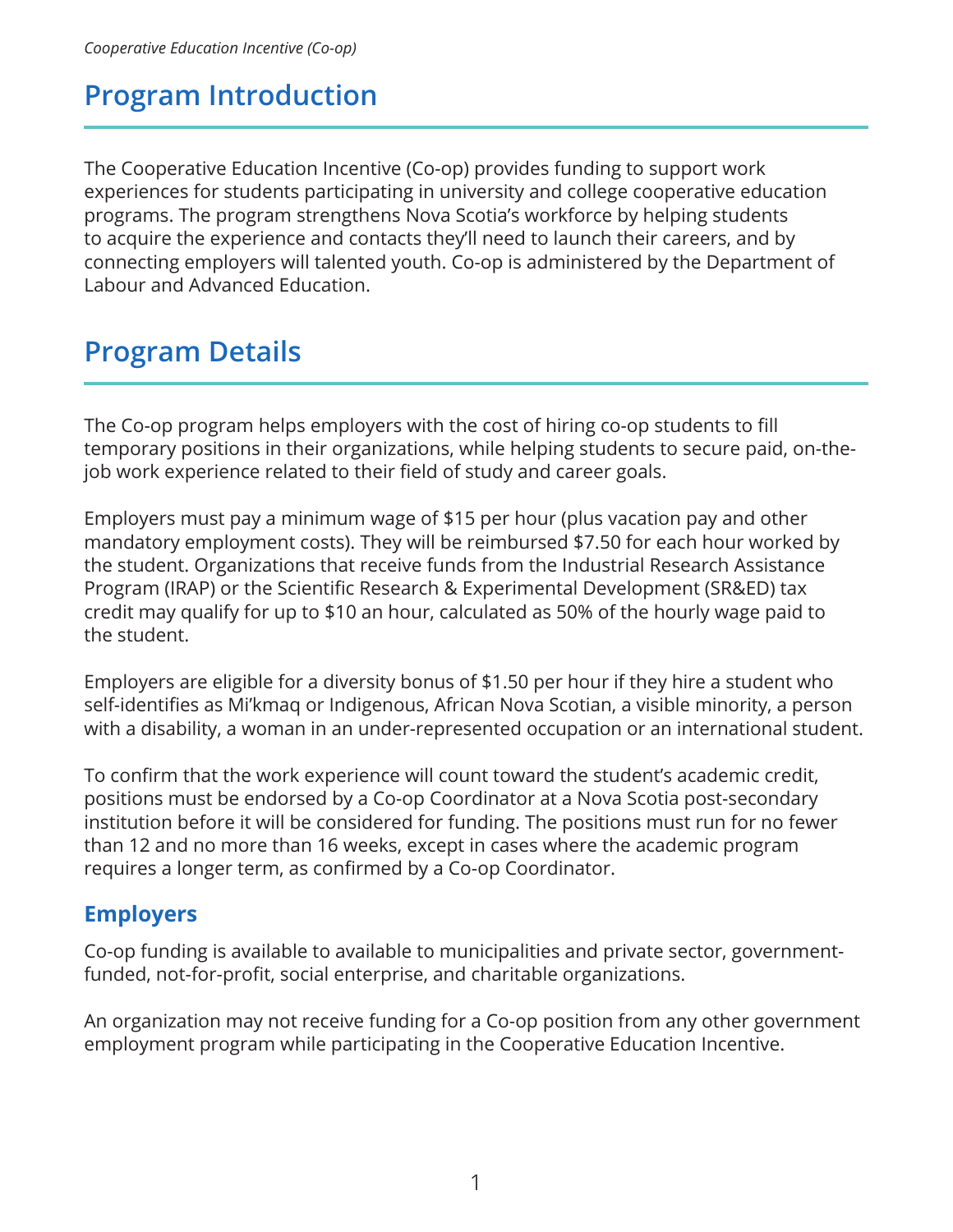#### **Student-Employees**

The student hired must be participating in a work term as part of a cooperative education program at a Nova Scotia university or college.

The program will consider the hiring of family members only where it supports the employment of individuals from certain groups that are underrepresented in the labour market, and where the employer has followed a fair hiring process.

Individuals who self-identify as one or more of the following may be eligible:

- Mi'kmaq or Indigenous
- ▶ African Nova Scotians
- Visible minorities (including persons of African descent)
- $\blacktriangleright$  Persons with disabilities (consisting of a physical, cognitive or mental impairment that presents a persistent barrier to work)

A fair hiring process includes:

- $\rightarrow$  advertising the position, (which can include language that indicates a preference for candidates from one of the populations above);
- $\blacktriangleright$  interviews; and
- $\blacktriangleright$  a rationale for selection

# **Applying for the Cooperative Education Incentive**

Ready to go?

Applications for the program are accepted three times a year. Application deadlines can be found on the [Co-op program web page](https://novascotia.ca/programs/co-op-education-incentive/).

You will make your application using the Labour Market Program Support System (LaMPSS). There is a one-time registration process to access the system using the LaMPSS External Access Form, which can also be downloaded from the website.

Once registered, users may log into their LaMPSS account to access the application form for Co-op.

To apply, you need:

- $\triangleright$  A description of your organization and its mandate
- $\triangleright$  A contact person at your organization who will be responsible for the agreement
- $\blacktriangleright$  A job description for the position
- ▶ Endorsement from a Co-op coordinator (a list of Co-op programs and coordinators can be found on the [Co-op program web page\)](https://novascotia.ca/programs/co-op-education-incentive/)

You may apply for more than one position. If you are applying for positions in more than one county, please create a separate application for each county.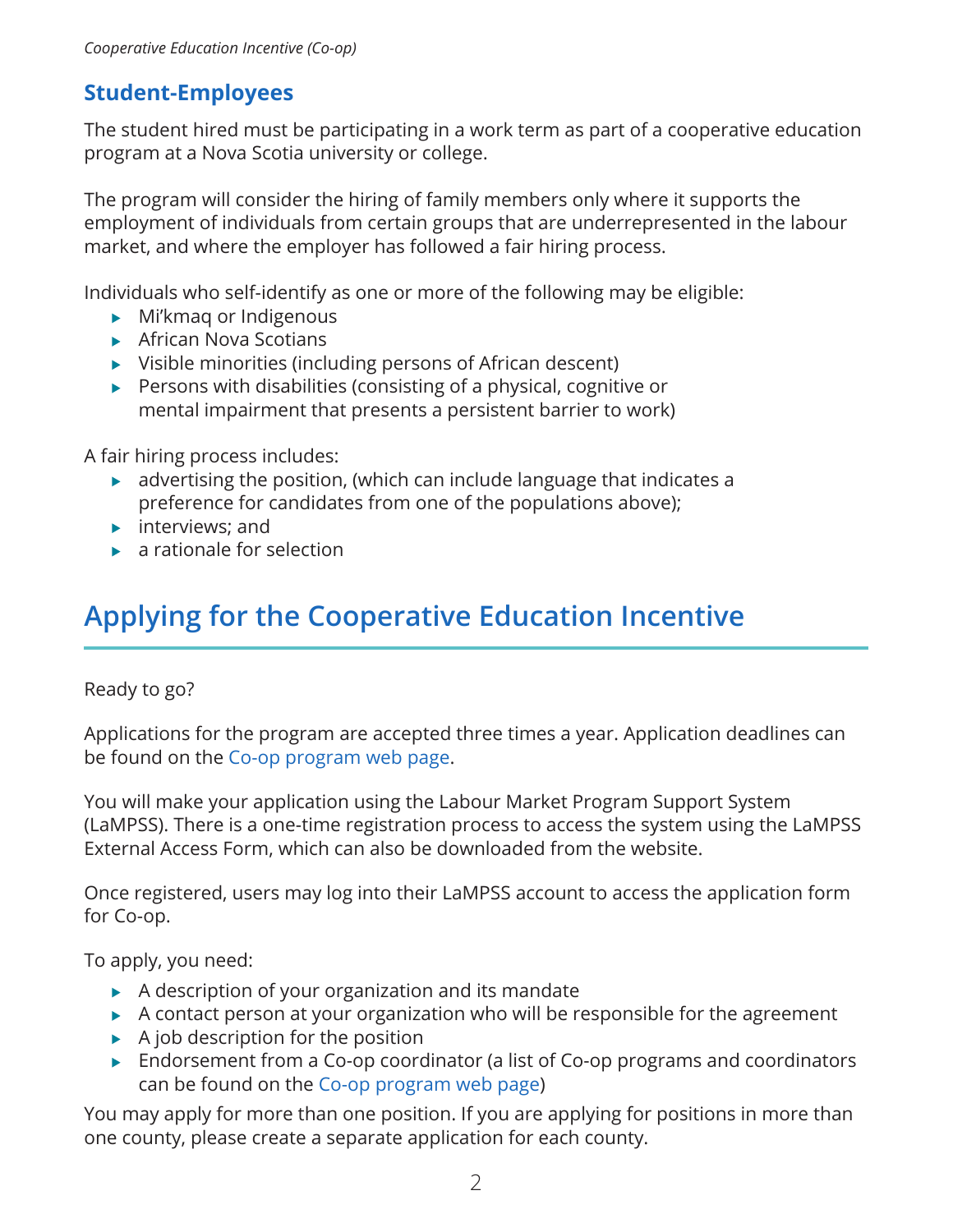## **Assessment and Approval**

Once applications are received, our Agreement Managers and Youth Initiatives Director will assess your application. Decisions are normally made at least one month before the Co-op term begins.

Preference is given to employers who:

- $\triangleright$  Provide challenging, knowledge-intensive work opportunities
- $\blacktriangleright$  Pay above-average wages
- $\triangleright$  Demonstrate commitment to innovation and a culture of learning
- ▶ Are internationally competitive (export-focused)
- ▶ Operate in Nova Scotia's growth sectors
- $\blacktriangleright$  Hire graduates for permanent jobs

We will also consider

- $\blacktriangleright$  the input of the Co-op coordinator
- $\blacktriangleright$  the organization's commitment to diversity and employment equity
- $\triangleright$  the impact of the organization on the community
- $\triangleright$  an equitable distribution of opportunity throughout Nova Scotia

Once approval decisions have been made, your agreement manager will send you an email notifying you whether your agreement was successful. If your organization has been selected for funding, the email will direct you to download your Agreement Contract. The contract will show which of your requested positions have been approved.

We ask that you sign and return this contract within one week of receiving your approval. If some or all of your positions have not been approved, you can appeal the decision. A deadline for appeals will be given to you but is generally one week after the notification emails are sent.

When submitting an appeal, please provide additional information about the position and the tasks the student will be completing, clearly explaining what makes the experience valuable to a co-op program and transferable to other career-related positions.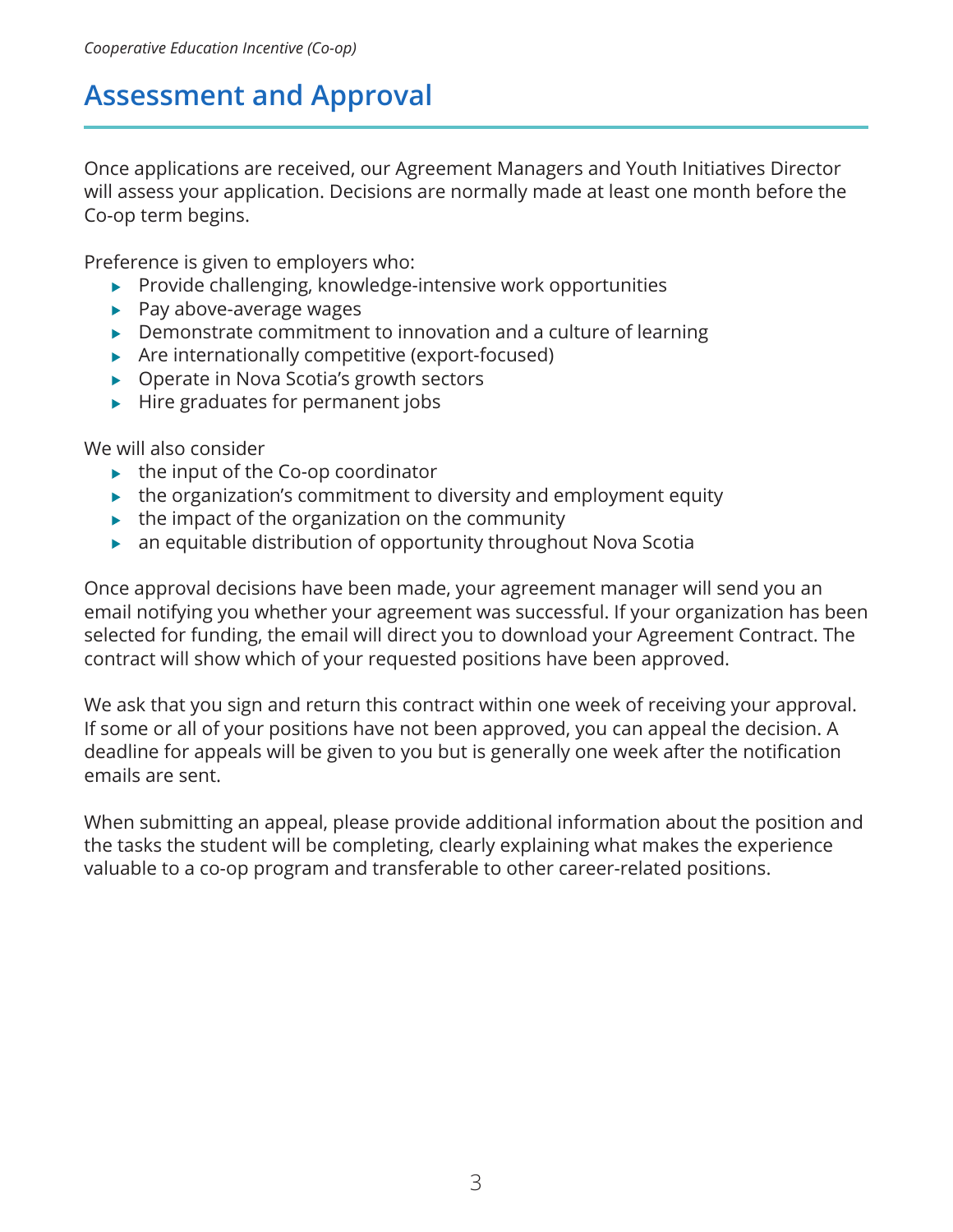# **Selecting your Student**

Your organization is responsible for recruiting, selecting, and hiring a student, working closely with the Co-op staff at the institutions you have selected.

Once you hire your student, you need to send two documents to your agreement manager:

- A completed Student Information Form, which can be downloaded from our website. This is where the Student will self-identify for the 10% diversity bonus (if applicable).
- $\blacktriangleright$  A copy of the student's transcript that shows they are enrolled in a Co-op program

If your selected hire belongs to one of the designated diversity groups listed above, Labour and Advanced Education has a range of resources and training available to help you create a welcoming and rewarding workplace. Please feel free to ask your Agreement Manager for more information on these resources.

#### **Evaluation and Feedback**

To make sure we are meeting our program standards and gather feedback about the program, we ask both employers and students to complete a survey at the end of the agreement period. We will send links to the surveys by email to the agreement contact. Surveys must be completed for us to issue payment.

All information we gather is confidential. While we report on program trends, identifiable information will not be shared without permission.

Your Agreement Manager may also contact you from time to time during the agreement to request feedback or collect additional information.

### **Financial Reporting**

To make your reimbursement payment, we will ask you to provide proof of wages paid to the student. Please download and complete the Payroll Record available on the Co-op Website.

The hours worked by the student should match the hours approved in your contract. We may not issue payment if there are unexplained discrepancies. If you have concerns about the payroll record, please speak to your Agreement Manager.

Have your employee sign the Payroll Record and send it to your agreement manager via email. If the employee is not available to sign the Payroll record, please also send a copy of the employee's Record of Employment (ROE).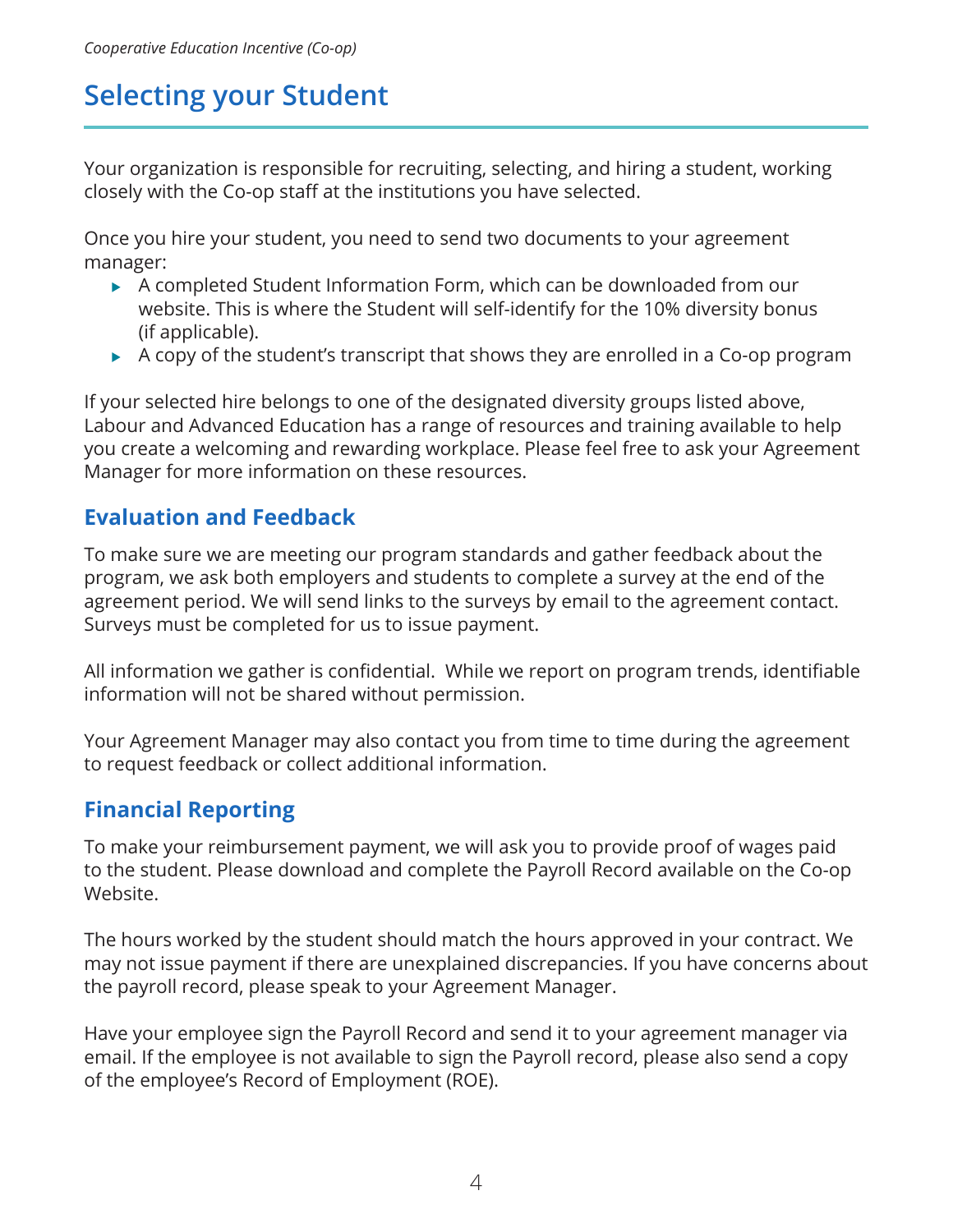## **Contact Us**

If you require any additional information, please contact a Youth Employment Program Officer:

yepinfo@novascotia.ca (Toll Free) 1-800-424-5418 (Local) 902-424-6000